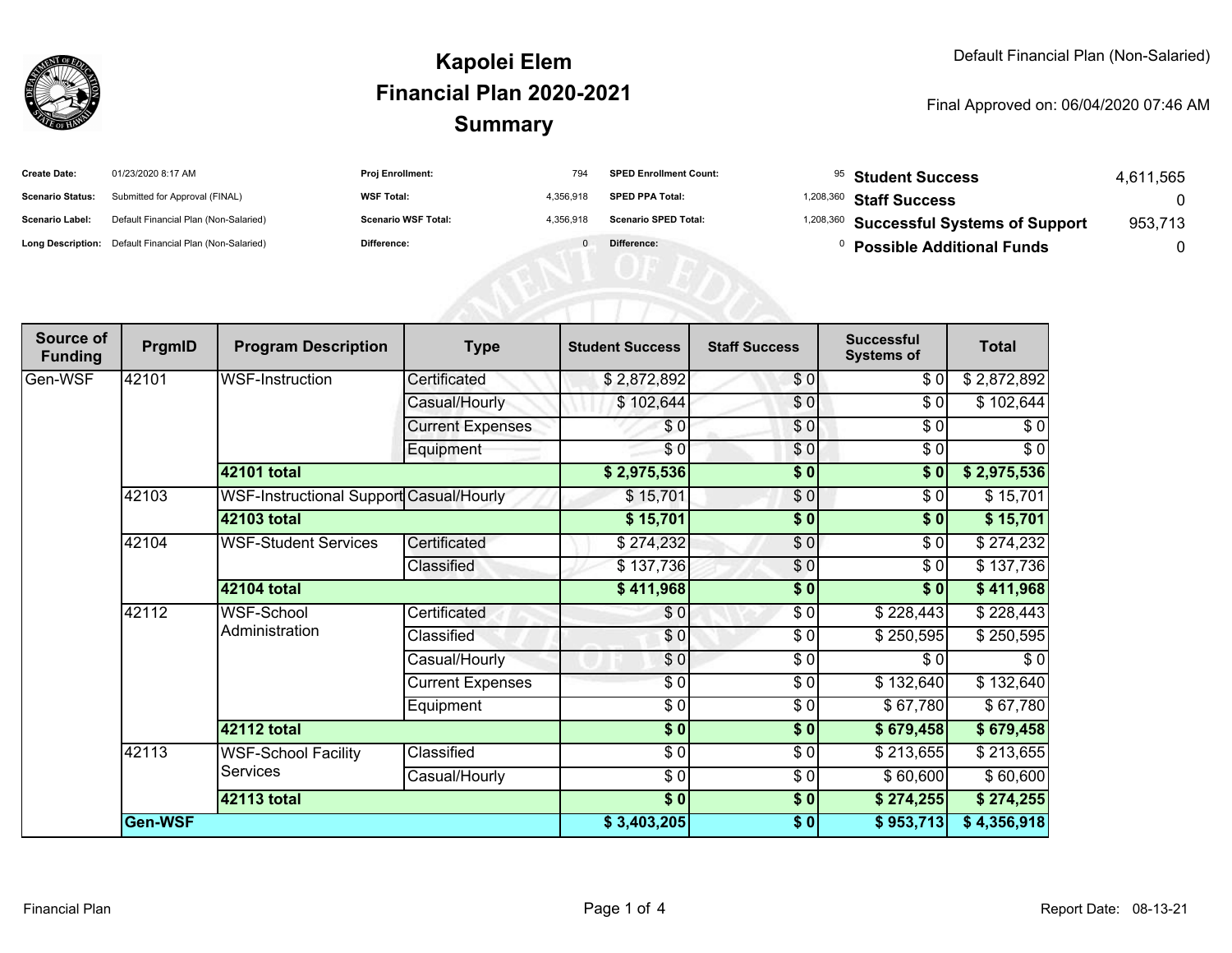

## **SummaryKapolei ElemFinancial Plan 2020-2021**

Final Approved on: 06/04/2020 07:46 AM

| Source of<br><b>Funding</b> | PrgmID             | <b>Program Description</b>                     | <b>Type</b>             | <b>Student Success</b>     | <b>Staff Success</b> | <b>Successful</b><br><b>Systems of</b> | <b>Total</b>     |
|-----------------------------|--------------------|------------------------------------------------|-------------------------|----------------------------|----------------------|----------------------------------------|------------------|
| Gen-SPED                    | 17101              | SPED Ppa - Instruction                         | Certificated            | \$979,395                  | $\sqrt{6}$           | $\overline{30}$                        | \$979,395        |
|                             |                    |                                                | Classified              | \$172,170                  | $\overline{S}0$      | $\overline{S}0$                        | \$172,170        |
|                             |                    |                                                | Casual/Hourly           | \$41,127                   | $\overline{\$0}$     | $\overline{\$0}$                       | \$41,127         |
|                             |                    |                                                | <b>Current Expenses</b> | \$15,668                   | $\sqrt{6}$           | $\overline{\$0}$                       | \$15,668         |
|                             |                    | <b>17101 total</b>                             |                         | \$1,208,360                | $\overline{\$0}$     | $\overline{\$0}$                       | \$1,208,360      |
|                             | 17131              | Special Education in<br><b>Regular Schools</b> | Certificated            | \$0                        | $\sqrt{6}$           | $\overline{\$0}$                       | $\sqrt{6}$       |
|                             |                    |                                                | Classified              | $\sqrt{6}$                 | \$0                  | $\overline{\$0}$                       | $\overline{\$0}$ |
|                             |                    | <b>17131 total</b>                             |                         | $\overline{\$0}$           | $\overline{\$0}$     | $\overline{\$0}$                       | $\overline{\$0}$ |
|                             | Gen-SPED           |                                                |                         | \$1,208,360                | $\overline{\$0}$     | $\overline{\$0}$                       | \$1,208,360      |
| Federal                     | 18085              | Essa Title III Language<br>Instruction         | Casual/Hourly           | $\sqrt{6}$                 | \$0                  | $\overline{\$0}$                       | $\overline{50}$  |
|                             |                    | <b>18085 total</b>                             |                         | $\overline{\$0}$           | $\overline{\$0}$     | $\overline{\$0}$                       | $\overline{\$0}$ |
|                             | 20657              | Essa Title IIa Targeted<br>Prof Dev            | Casual/Hourly           | $\overline{\$0}$           | $\sqrt{6}$           | $\overline{\$0}$                       | $\overline{\$0}$ |
|                             |                    | <b>20657 total</b>                             |                         | $\overline{\$0}$           | $\overline{\$0}$     | $\overline{\$0}$                       | \$0              |
|                             | 20698              | Essa Title IIa Support<br>New Tchr & Prin      | Casual/Hourly           | \$0                        | \$0                  | $\overline{\$0}$                       | $\overline{\$0}$ |
|                             |                    | <b>20698 total</b>                             |                         | $\overline{\$0}$           | $\overline{\$0}$     | $\overline{\$0}$                       | $\overline{\$0}$ |
|                             | 35913              | <b>Sch Prgm Food Services</b>                  | Classified              | \$0                        | \$0                  | $\overline{\$0}$                       | $\overline{50}$  |
|                             |                    |                                                | Casual/Hourly           | $\overline{S}0$            | $\sqrt{6}$           | $\overline{30}$                        | $\overline{\$0}$ |
|                             |                    | <b>35913 total</b>                             |                         | $\overline{\$0}$           | $\overline{\$0}$     | $\overline{\$0}$                       | $\overline{\$0}$ |
|                             | 52001              | <b>ESEA Title I-Homeless</b><br>Children       | <b>Current Expenses</b> | \$0                        | $\sqrt{6}$           | $\sqrt{6}$                             | $\overline{\$0}$ |
|                             |                    |                                                | Equipment               | $\overline{S}0$            | $\overline{\$0}$     | $\overline{30}$                        | $\overline{50}$  |
|                             | <b>52001 total</b> |                                                |                         | $\overline{\$0}$           | $\overline{\$0}$     | $\overline{\$0}$                       | $\overline{\$0}$ |
|                             | <b>Federal</b>     |                                                |                         | $\overline{\phantom{0}50}$ | $\overline{\$0}$     | $\overline{\$0}$                       | $\overline{\$0}$ |
| Gen-Cent                    | 35163              | Food Services-General<br>Fund                  | Classified              | $\overline{30}$            | $\sqrt{6}$           | $\overline{30}$                        | $\overline{\$0}$ |
|                             |                    |                                                | Casual/Hourly           | $\overline{30}$            | $\sqrt{6}$           | $\overline{\$0}$                       | $\overline{50}$  |
|                             |                    | 35163 total                                    | $\overline{\$0}$        | $\overline{\$0}$           | $\overline{\$0}$     | $\overline{\$0}$                       |                  |
|                             | <b>Gen-Cent</b>    |                                                |                         | $\overline{\$0}$           | $\overline{\$0}$     | $\overline{\$0}$                       | $\overline{\$0}$ |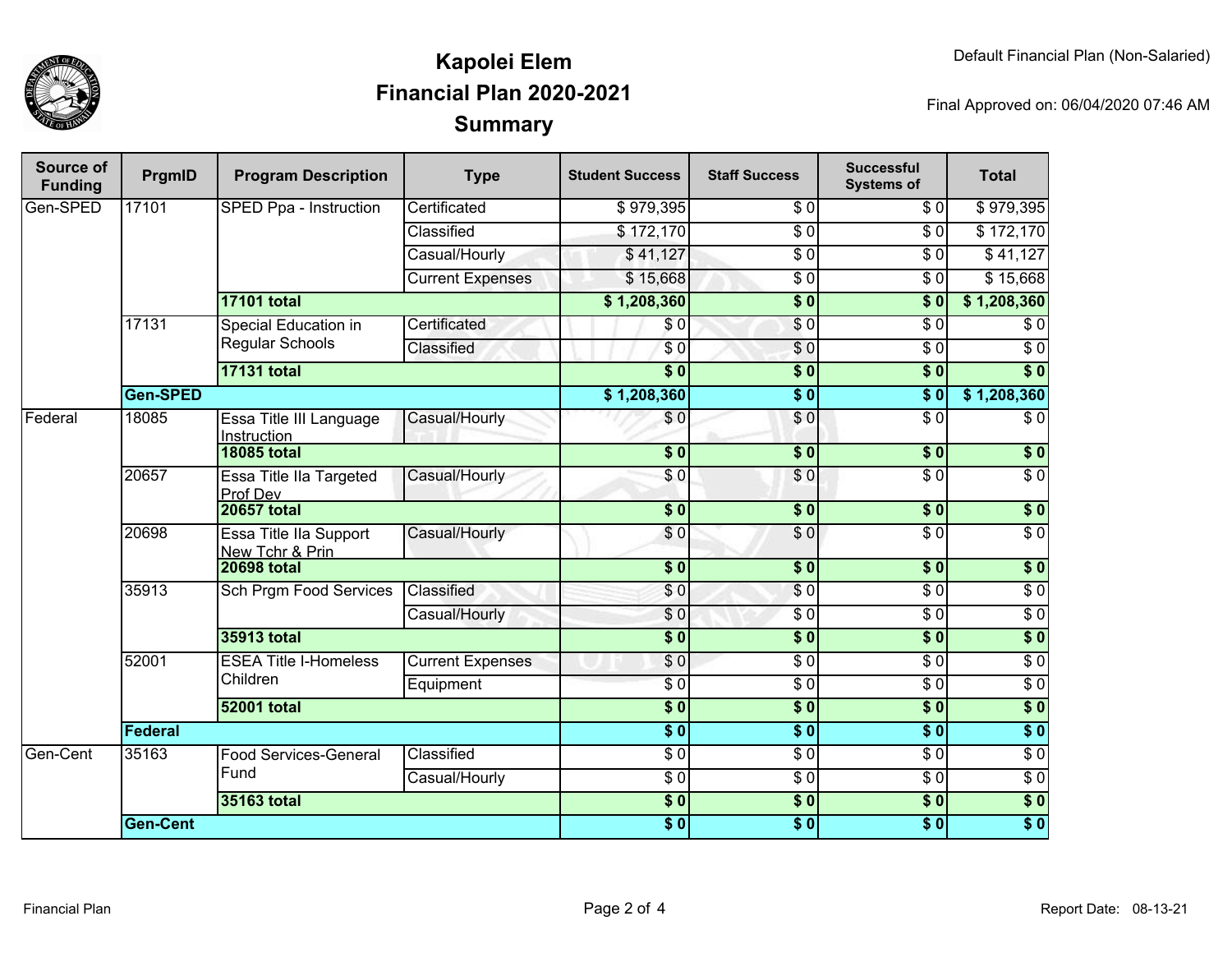



## **SummaryKapolei ElemFinancial Plan 2020-2021**

Final Approved on: 06/04/2020 07:46 AM

| Source of<br><b>Funding</b> | PrgmID  | <b>Program Description</b>                    | <b>Type</b>             | <b>Student Success</b> | <b>Staff Success</b> | <b>Successful</b><br><b>Systems of</b> | <b>Total</b>     |
|-----------------------------|---------|-----------------------------------------------|-------------------------|------------------------|----------------------|----------------------------------------|------------------|
| Special                     | 15109   | Reimb for Lost Curricular<br><b>Materials</b> | <b>Current Expenses</b> | \$0                    | \$0                  | \$ O                                   | \$0              |
|                             |         | <b>15109 total</b>                            |                         | \$0                    | \$0                  | \$0                                    | \$0              |
|                             | 19061   | DOD-Survey Card<br>Incentive                  | <b>Current Expenses</b> | \$0                    | \$0                  | \$ O                                   | $\overline{\$0}$ |
|                             |         | <b>19061 total</b>                            |                         | \$0                    | \$0                  | \$0]                                   | \$0              |
|                             | 19062   | DOD-Fed Connected<br><b>Student Incentive</b> | <b>Current Expenses</b> | \$0]                   | \$0                  | \$ O                                   | $\sqrt{6}$       |
|                             |         | <b>19062 total</b>                            |                         | \$0                    | \$0                  | \$0                                    | $\sqrt{50}$      |
|                             | 35304   | Food Services-Special<br>Fund                 | <b>Current Expenses</b> | \$0                    | \$0                  | \$ O                                   | $\overline{\$0}$ |
|                             |         | 35304 total                                   |                         | \$0                    | \$0                  | \$0]                                   | \$0              |
|                             | 37307   | Use of School Facilities -<br>School          | <b>Current Expenses</b> | \$0                    | \$0                  | \$ O                                   | \$0              |
|                             |         |                                               | Equipment               | \$0                    | \$0                  | \$0                                    | \$0              |
|                             |         | 37307 total                                   |                         | \$0                    | \$0                  | \$0                                    | \$0              |
|                             | Special |                                               |                         | \$0]                   | \$0                  | \$0                                    | $\sqrt{ }$       |
| <b>Grand Total</b>          |         |                                               | \$4,611,565             | \$0                    | \$953,713            | \$5,565,278                            |                  |